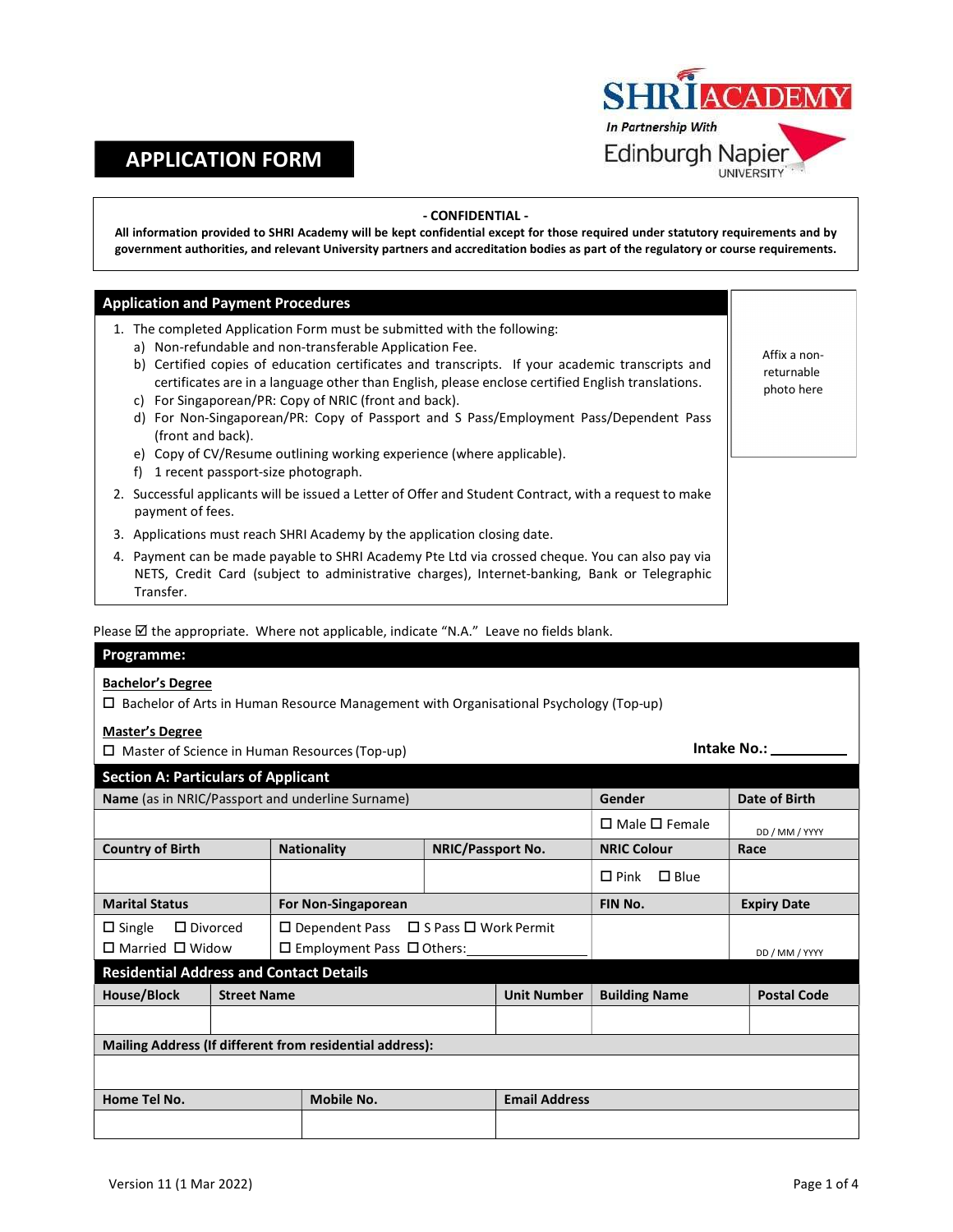| <b>Academic Qualifications</b>                               |              |                             |  |                           |                      |
|--------------------------------------------------------------|--------------|-----------------------------|--|---------------------------|----------------------|
| <b>Name of Institution</b>                                   |              | Name of Qualification/Award |  | <b>Year of Completion</b> |                      |
|                                                              |              |                             |  |                           |                      |
|                                                              |              |                             |  |                           |                      |
| Contact Details of Next of Kin/Guardian in Case of Emergency |              |                             |  |                           |                      |
| <b>Name</b>                                                  | Relationship | <b>Address</b>              |  | Mobile No.                | <b>Email Address</b> |
|                                                              |              |                             |  |                           |                      |

| For Applicants Below the Age of 18 |                                  |                              |             |  |  |
|------------------------------------|----------------------------------|------------------------------|-------------|--|--|
| Parent's/Guardian's Name           | <b>Relationship to Applicant</b> | Parent's/Guardian's NRIC No. | Contact No. |  |  |
|                                    |                                  |                              |             |  |  |
|                                    |                                  |                              |             |  |  |
| <b>Mailing Address</b>             |                                  | <b>Email Address</b>         |             |  |  |
|                                    |                                  |                              |             |  |  |
|                                    |                                  |                              |             |  |  |

| <b>Section B: Current Employment Details</b> |                        |                                |                        |                                |  |
|----------------------------------------------|------------------------|--------------------------------|------------------------|--------------------------------|--|
| <b>Company Name</b>                          |                        |                                | Designation            |                                |  |
|                                              |                        |                                |                        |                                |  |
| <b>Company Address</b>                       |                        |                                | <b>Postal Code</b>     | <b>Office Tel No.</b>          |  |
|                                              |                        |                                |                        |                                |  |
|                                              |                        |                                |                        |                                |  |
| Industry                                     |                        |                                |                        |                                |  |
| $\Box$ Construction                          | $\square$ Finance      | $\Box$ IT / Telecommunications | $\Box$ Oil & Gas       | $\Box$ Shipping / Logistics    |  |
| $\Box$ Engineering                           | $\Box$ Food & Beverage | $\Box$ Management Consulting   | $\Box$ Pharmaceuticals | $\Box$ Trading                 |  |
| $\square$ Education                          | □ Hotel & Leisure      | $\Box$ Manufacturing           | $\Box$ Property        | $\Box$ Others, please specify: |  |
| $\square$ Electronics                        | $\Box$ Insurance       | $\Box$ Media / Publishing      | $\Box$ Retail          |                                |  |

# Section C: Company Sponsored/Self-Sponsored

| $\triangleright$ Is your company financing the course fee? | $\Box$ Yes (Full Amount) $\Box$ Yes (Partial Amount) $\Box$ No |  |
|------------------------------------------------------------|----------------------------------------------------------------|--|

Note:

- 1. Applicants must achieve at least 75% class attendance for every module.
- 2. Applicants must sit for the examination at the end of each module/course.

| <b>Name and Designation</b> | <b>Email address</b> | <b>Signature</b>    | <b>Company Stamp</b> |
|-----------------------------|----------------------|---------------------|----------------------|
| (Approving Officer)         | (Approving Officer)  | (Approving Officer) |                      |
| Date                        |                      |                     |                      |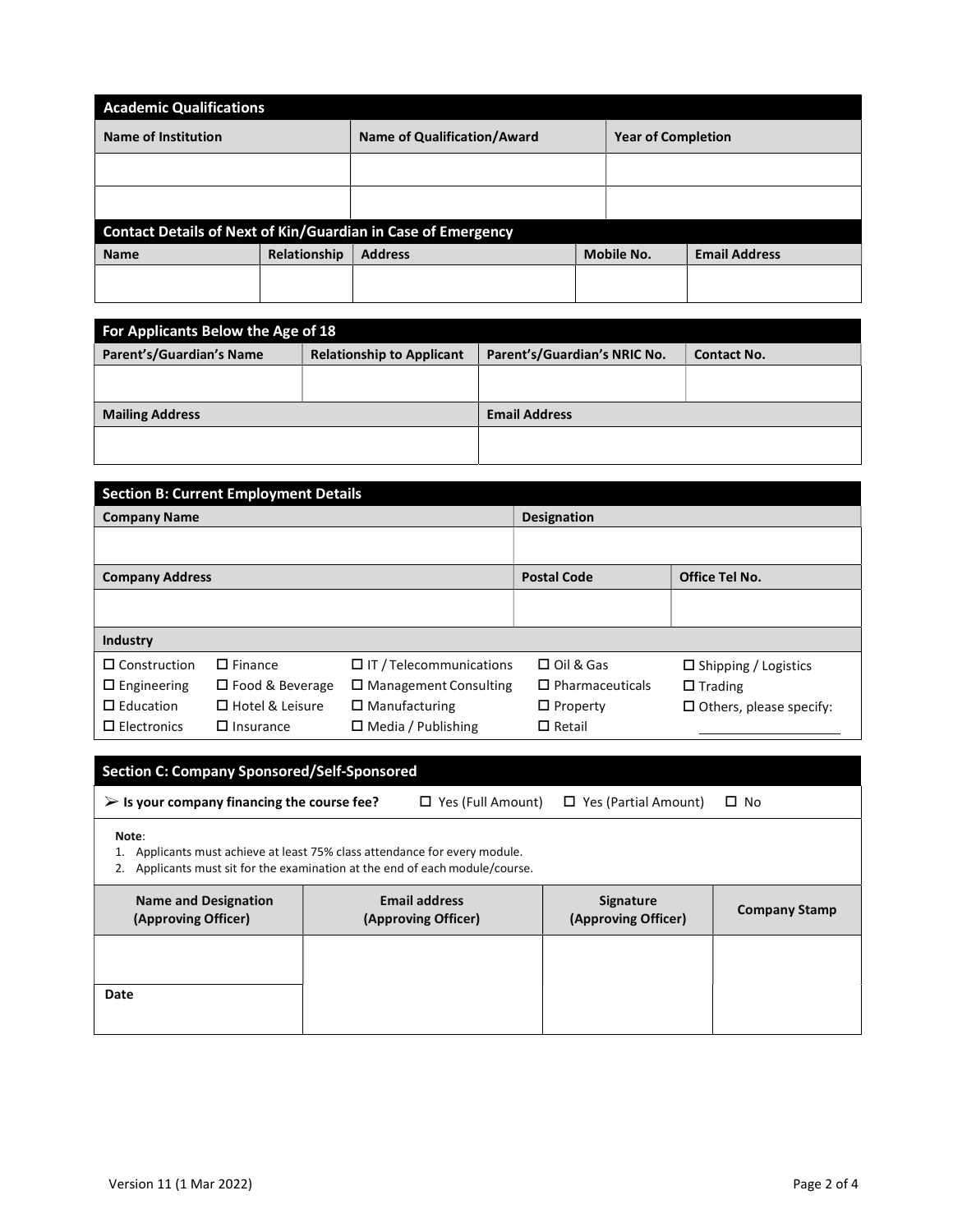| <b>Section D: Other Information</b>             |                    |                             |                                                                                                                                                                                                                                |                                              |                             |
|-------------------------------------------------|--------------------|-----------------------------|--------------------------------------------------------------------------------------------------------------------------------------------------------------------------------------------------------------------------------|----------------------------------------------|-----------------------------|
| 1. Are you a member of SHRI?                    |                    |                             | $\square$ Yes, Membership No.:                                                                                                                                                                                                 |                                              | $\square$ No                |
| 2. Are you a graduate of SHRI<br>Academy?       |                    | $\square$ Yes               |                                                                                                                                                                                                                                |                                              | $\square$ No                |
| Yes, please specify:                            |                    |                             |                                                                                                                                                                                                                                |                                              |                             |
|                                                 |                    |                             | Intake: and the state of the state of the state of the state of the state of the state of the state of the state of the state of the state of the state of the state of the state of the state of the state of the state of th |                                              |                             |
| 3. How did you come to know about us?           |                    |                             |                                                                                                                                                                                                                                |                                              |                             |
| $\square$ Search Engines<br>(Google, Bing etc.) | $\square$ Facebook | $\square$ LinkedIn          | $\Box$ SHRI Events                                                                                                                                                                                                             | $\square$ Press Advertisement                | $\Box$ Online Advertisement |
| $\Box$ Word of Mouth                            |                    | $\Box$ Referral from $\Box$ |                                                                                                                                                                                                                                | $\square$ Others, please specify: $\_{\_\_}$ |                             |

## Section E: Disability/Special Needs

Do you have any physical, sensory, intellectual and developmental impairments/disability that may affect your learning?  $\Box$  Yes  $\Box$  No

|  | If 'Yes', | 1. Please specify your disability or medical condition: |
|--|-----------|---------------------------------------------------------|
|--|-----------|---------------------------------------------------------|

2. Do you require any additional support in class/examination due to the above condition?  $\Box$  Yes  $\Box$  No

If 'Yes', 1. Please specify the support which you may require: \_

2. Please attach the supporting document regarding your condition (e.g., Medical Report/Memo from the doctor or relevant professionals)

Name:

Programme:

# Section F: Special Schemes/Waivers (If applicable & only one scheme applies)

## Bring-a-friend Scheme\*

- Fill up the Bring-a-Friend Scheme form<br>• For more details, click here.
- 

### $\square$  Group Study Grant\*

- Fill up the Group Study Grant form For more details, click here.
- 

 $\square$  Progression Waiver

- For SHRI Academy graduates who progress within a year from the date of graduation
- \*Terms and Conditions Apply

Please fill in your friend's details:

SHRI Membership No.:

Intake No.:

Others, please specify: